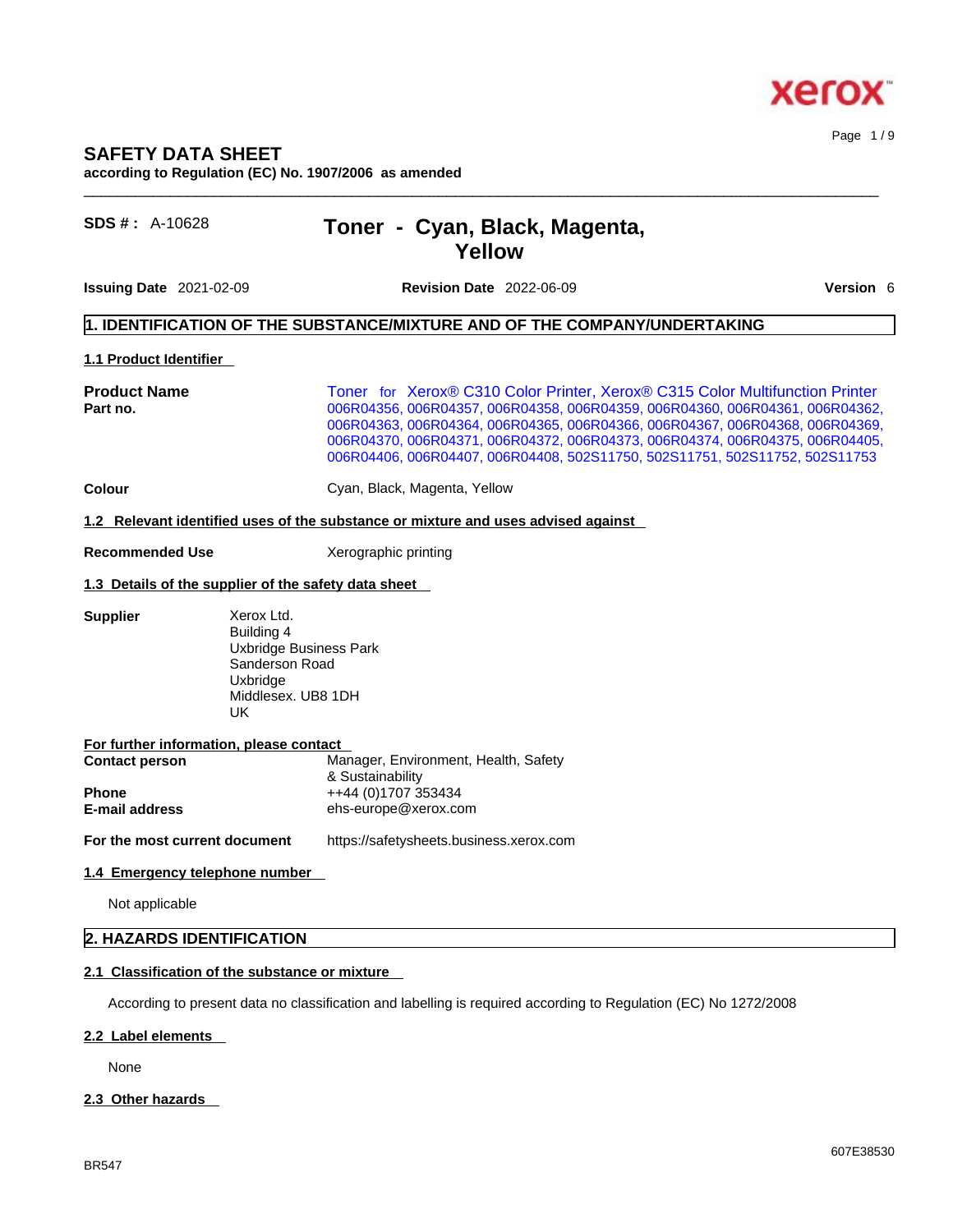Page 2 / 9

**Xerox** 

# **SDS # :** A-10628 **Toner - Cyan, Black, Magenta, Yellow**

 $\_$  ,  $\_$  ,  $\_$  ,  $\_$  ,  $\_$  ,  $\_$  ,  $\_$  ,  $\_$  ,  $\_$  ,  $\_$  ,  $\_$  ,  $\_$  ,  $\_$  ,  $\_$  ,  $\_$  ,  $\_$  ,  $\_$  ,  $\_$  ,  $\_$  ,  $\_$  ,  $\_$  ,  $\_$  ,  $\_$  ,  $\_$  ,  $\_$  ,  $\_$  ,  $\_$  ,  $\_$  ,  $\_$  ,  $\_$  ,  $\_$  ,  $\_$  ,  $\_$  ,  $\_$  ,  $\_$  ,  $\_$  ,  $\_$  ,

**Issuing Date** 2021-02-09 **Revision Date** 2022-06-09 **Version** 6

 $\_$  ,  $\_$  ,  $\_$  ,  $\_$  ,  $\_$  ,  $\_$  ,  $\_$  ,  $\_$  ,  $\_$  ,  $\_$  ,  $\_$  ,  $\_$  ,  $\_$  ,  $\_$  ,  $\_$  ,  $\_$  ,  $\_$  ,  $\_$  ,  $\_$  ,  $\_$  ,  $\_$  ,  $\_$  ,  $\_$  ,  $\_$  ,  $\_$  ,  $\_$  ,  $\_$  ,  $\_$  ,  $\_$  ,  $\_$  ,  $\_$  ,  $\_$  ,  $\_$  ,  $\_$  ,  $\_$  ,  $\_$  ,  $\_$  ,

Not a PBT according to REACH Annex XIII May form explosible dust-air mixture if dispersed

# **3. COMPOSITION/INFORMATION ON INGREDIENTS**

# **3.2 Mixtures**

| <b>Chemical Name</b>  | Weight % | <b>CAS No.</b> | <b>EC-No</b> | <b>Classification (Reg.</b><br>1272/2008) | Hazard<br><b>Statements</b> | <b>REACH Registration</b><br><b>Number</b> |
|-----------------------|----------|----------------|--------------|-------------------------------------------|-----------------------------|--------------------------------------------|
| Polyester resin       | 75-85    | Proprietary    | Not listed   | $- -$                                     | $\sim$ $\sim$               | $\sim$ $\sim$                              |
| Magenta pigment       | $0 - 15$ | Proprietary    | Listed       | $- -$                                     | $- -$                       | 01-2119456804-33-XXXX l                    |
| Cyan Pigment          | $0 - 10$ | Proprietary    | Listed       | --                                        | $\sim$                      |                                            |
| Carbon black          | $0 - 10$ | 1333-86-4      | 215-609-9    | $\sim$ $-$                                | $\overline{\phantom{a}}$    | 01-2119384822-32-0065                      |
| <b>Yellow Pigment</b> | $0 - 10$ | Proprietary    | Listed       | $- -$                                     | $-1$                        | $- -$                                      |
| Titanium dioxide      | <1       | 13463-67-7     | 236-675-5    | Carc (Inhal) 2                            | H <sub>351</sub>            | $\sim$                                     |

# **Full text of H- statements: see section 16**

#### **Note**

"--" indicates no classification or hazard statements apply.

Components marked as "Not Listed" are exempt from registration.

Where no REACH registration number is listed, it is considered confidential to the Only Representative.

# **4. FIRST AID MEASURES**

## **4.1 Description of first aid measures**

| <b>General advice</b> | For external use only. When symptoms persist or in all cases of doubt seek medical advice.<br>Show this safety data sheet to the doctor in attendance. |
|-----------------------|--------------------------------------------------------------------------------------------------------------------------------------------------------|
| Eye contact           | Immediately flush with plenty of water. After initial flushing, remove any contact lenses and<br>continue flushing for at least 15 minutes             |
| <b>Skin contact</b>   | Wash skin with soap and water                                                                                                                          |
| <b>Inhalation</b>     | Move to fresh air                                                                                                                                      |
| Ingestion             | Rinse mouth with water and afterwards drink plenty of water or milk                                                                                    |

# **4.2 Most important symptoms and effects, both acute and delayed**

| <b>Acute toxicity</b>   |                                                       |  |
|-------------------------|-------------------------------------------------------|--|
| Eyes                    | No known effect                                       |  |
| <b>Skin</b>             | No known effect                                       |  |
| <b>Inhalation</b>       | No known effect                                       |  |
| Ingestion               | No known effect                                       |  |
| <b>Chronic effects</b>  |                                                       |  |
| <b>Chronic toxicity</b> | No known effects under normal use conditions          |  |
| <b>Main symptoms</b>    | Overexposure may cause:                               |  |
|                         | mild respiratory irritation similar to nuisance dust. |  |

**4.3 Indication of immediate medical attention and special treatment needed**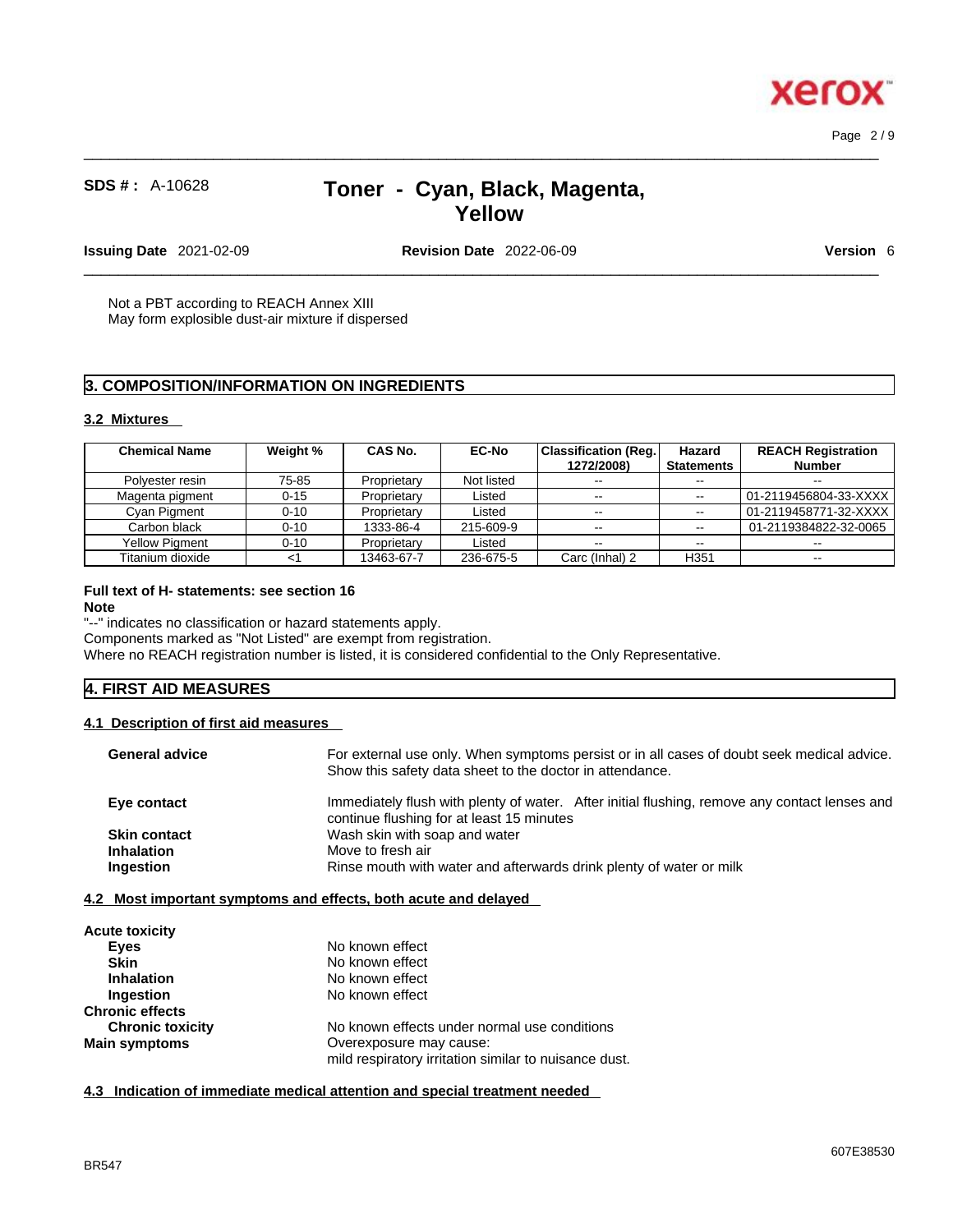

Page 3 / 9

# **SDS # :** A-10628 **Toner - Cyan, Black, Magenta, Yellow**

 $\_$  ,  $\_$  ,  $\_$  ,  $\_$  ,  $\_$  ,  $\_$  ,  $\_$  ,  $\_$  ,  $\_$  ,  $\_$  ,  $\_$  ,  $\_$  ,  $\_$  ,  $\_$  ,  $\_$  ,  $\_$  ,  $\_$  ,  $\_$  ,  $\_$  ,  $\_$  ,  $\_$  ,  $\_$  ,  $\_$  ,  $\_$  ,  $\_$  ,  $\_$  ,  $\_$  ,  $\_$  ,  $\_$  ,  $\_$  ,  $\_$  ,  $\_$  ,  $\_$  ,  $\_$  ,  $\_$  ,  $\_$  ,  $\_$  ,

| <b>Issuing Date 2021-02-09</b>                          | <b>Revision Date 2022-06-09</b>                                   | <b>Version 6</b> |
|---------------------------------------------------------|-------------------------------------------------------------------|------------------|
| <b>Protection of first-aiders</b><br>Notes to physician | No special protective equipment required<br>Treat symptomatically |                  |
| <b>5. FIREFIGHTING MEASURES</b>                         |                                                                   |                  |

#### **5.1 Extinguishing media**

**Suitable extinguishing media** Use water spray or fog; do not use straight streams, Foam

**Unsuitable extinguishing media** Do not use a solid water stream as it may scatterand spread fire

### **5.2 Special hazards arising from the substance or mixture**

Fine dust dispersed in air, in sufficient concentrations, and in the presence of an ignition source is a potential dust explosion hazard

#### **Hazardous combustion products**

Hazardous decomposition products due to incomplete combustion. Carbon oxides Nitrogen oxides (NOx)

#### **5.3 Advice for fire-fighters**

In the event of fire and/or explosion do not breathe fumes. Wear fire/flame resistant/retardant clothing. Use self-contained pressure-demand breathing apparatus if needed to prevent exposure to smoke or airborne toxins. Wear self-contained breathing apparatus and protective suit.

#### **Other information**

| <b>Flammability</b> | Not flammable  |
|---------------------|----------------|
| Flash point         | Not applicable |

# **6. ACCIDENTAL RELEASE MEASURES**

### **6.1 Personal precautions, protective equipment and emergency procedures**

Avoid breathing dust

#### **6.2 Environmental precautions**

Although toner is not an aquatic toxin, microplastics may be a physical hazard to aquatic life and should not be allowed to enter drains, sewers, or waterways

#### **6.3 Methods and material for containment and cleaning up**

| <b>Methods for containment</b> | Prevent dust cloud                                                                |
|--------------------------------|-----------------------------------------------------------------------------------|
| Methods for cleaning up        | Use a vacuum cleaner to remove excess, then wash with COLD water. Hot water fuses |
|                                | the toner making it difficult to remove                                           |

### **6.4 Reference to other sections**

See section 12 for additional ecological information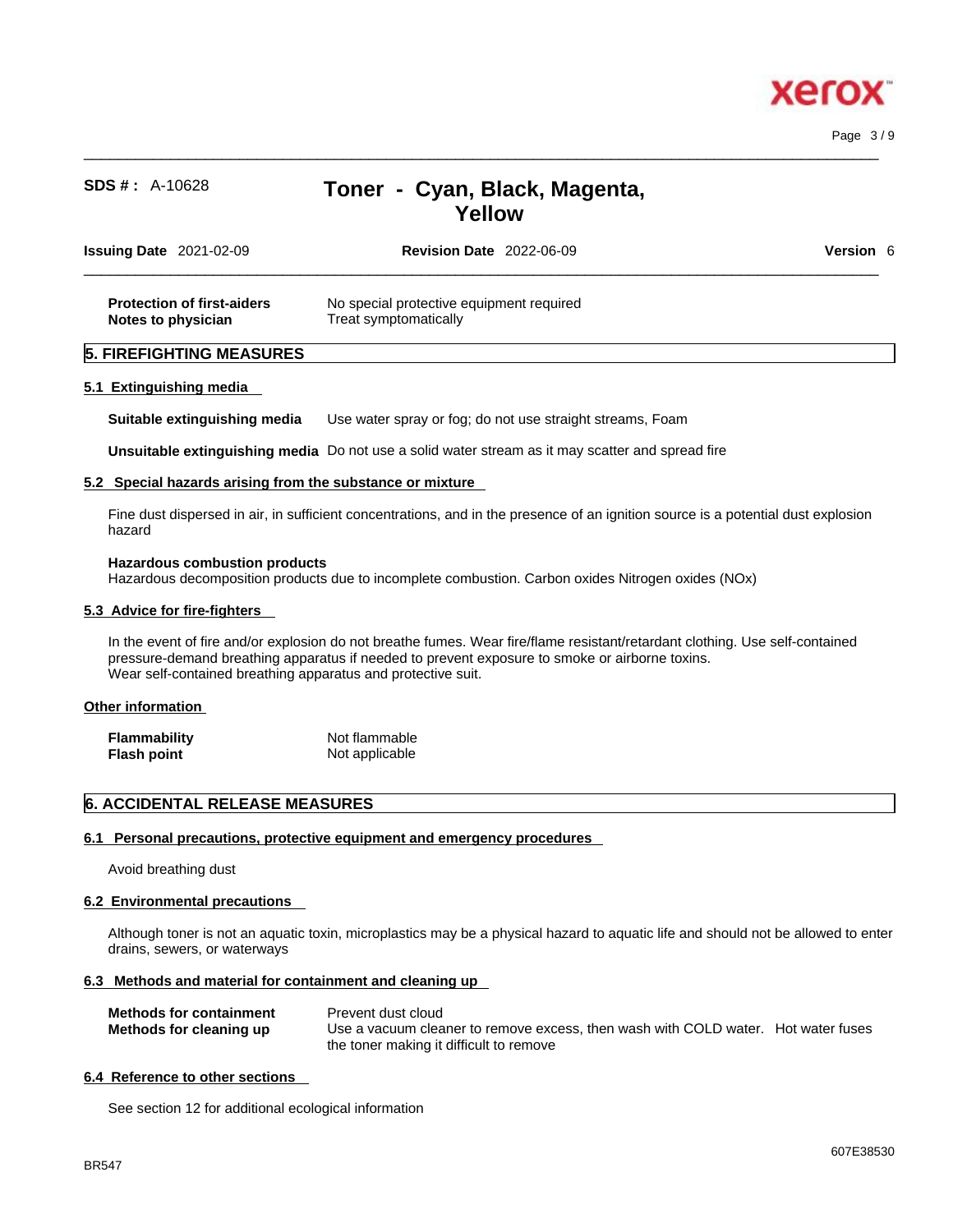xero

# **SDS # :** A-10628 **Toner - Cyan, Black, Magenta, Yellow**

**Issuing Date** 2021-02-09 **Revision Date** 2022-06-09 **Version** 6

 $\_$  ,  $\_$  ,  $\_$  ,  $\_$  ,  $\_$  ,  $\_$  ,  $\_$  ,  $\_$  ,  $\_$  ,  $\_$  ,  $\_$  ,  $\_$  ,  $\_$  ,  $\_$  ,  $\_$  ,  $\_$  ,  $\_$  ,  $\_$  ,  $\_$  ,  $\_$  ,  $\_$  ,  $\_$  ,  $\_$  ,  $\_$  ,  $\_$  ,  $\_$  ,  $\_$  ,  $\_$  ,  $\_$  ,  $\_$  ,  $\_$  ,  $\_$  ,  $\_$  ,  $\_$  ,  $\_$  ,  $\_$  ,  $\_$  ,

See Section 13 for additional information

# **7. HANDLING AND STORAGE**

### **7.1 Precautions for safe handling**

Handle in accordance with good industrial hygiene and safety practice, Avoid dust accumulation in enclosed space, Prevent dust cloud

**Hygiene measures** None under normal use conditions

#### **7.2 Conditions for safe storage, including any incompatibilities**

Keep container tightly closed in a dry and well-ventilated place, Store at room temperature

### **7.3 Specific end uses**

Xerographic printing

# **8. EXPOSURE CONTROLS/PERSONAL PROTECTION**

### **8.1 Control parameters**

| Xerox Exposure Limit | $2.5 \text{ mg/m}^3$ (total dust)      |
|----------------------|----------------------------------------|
| Xerox Exposure Limit | $0.4 \text{ mg/m}^3$ (respirable dust) |

**8.2 Exposure controls** 

**Engineering measures** None under normal use conditions

**Personal protective equipment** 

| <b>Eye/face protection</b>                                                                 | No special protective equipment required          |
|--------------------------------------------------------------------------------------------|---------------------------------------------------|
| <b>Hand protection</b>                                                                     | No special protective equipment required          |
| Skin and body protection                                                                   | No special protective equipment required          |
| <b>Respiratory protection</b>                                                              | No special protective equipment required          |
| <b>Thermal hazards</b>                                                                     | None under normal processing                      |
| <b>Environmental Exposure Controls</b><br><b>Environmental Exposure</b><br><b>Controls</b> | Keep out of drains, sewers, ditches and waterways |

# **9. PHYSICAL AND CHEMICAL PROPERTIES**

# **9.1 Information on basic physical and chemical properties**

| Appearance            | Powder                          | Odour                  | Faint          |  |
|-----------------------|---------------------------------|------------------------|----------------|--|
| <b>Physical state</b> | Solid                           | <b>Odour threshold</b> | Not applicable |  |
| Colour                | Cyan, Black, Magenta, Yellow pH |                        | Not applicable |  |
| <b>Flash point</b>    | Not applicable                  |                        |                |  |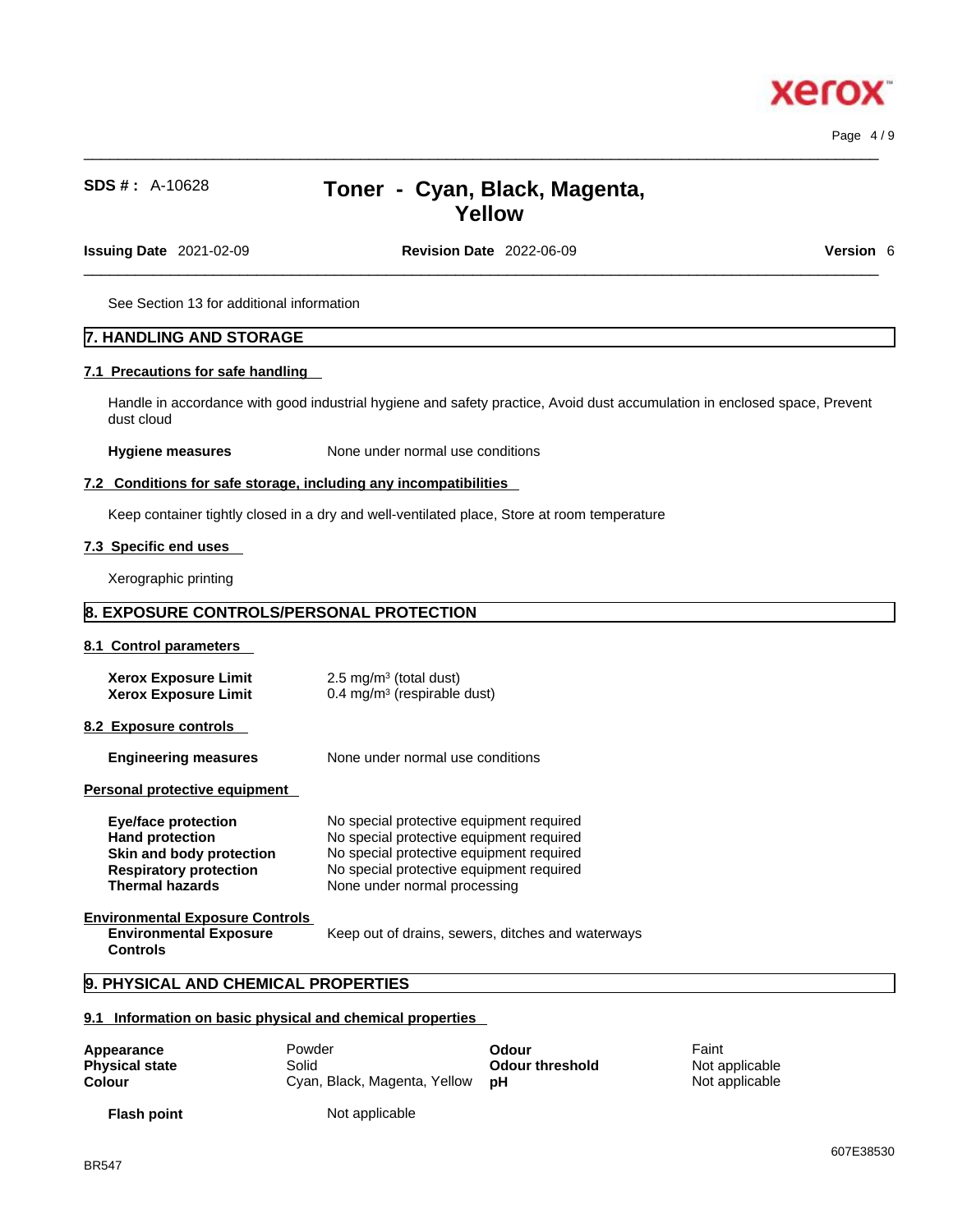$\_$  ,  $\_$  ,  $\_$  ,  $\_$  ,  $\_$  ,  $\_$  ,  $\_$  ,  $\_$  ,  $\_$  ,  $\_$  ,  $\_$  ,  $\_$  ,  $\_$  ,  $\_$  ,  $\_$  ,  $\_$  ,  $\_$  ,  $\_$  ,  $\_$  ,  $\_$  ,  $\_$  ,  $\_$  ,  $\_$  ,  $\_$  ,  $\_$  ,  $\_$  ,  $\_$  ,  $\_$  ,  $\_$  ,  $\_$  ,  $\_$  ,  $\_$  ,  $\_$  ,  $\_$  ,  $\_$  ,  $\_$  ,  $\_$  , Page 5 / 9

xero

# $\_$  ,  $\_$  ,  $\_$  ,  $\_$  ,  $\_$  ,  $\_$  ,  $\_$  ,  $\_$  ,  $\_$  ,  $\_$  ,  $\_$  ,  $\_$  ,  $\_$  ,  $\_$  ,  $\_$  ,  $\_$  ,  $\_$  ,  $\_$  ,  $\_$  ,  $\_$  ,  $\_$  ,  $\_$  ,  $\_$  ,  $\_$  ,  $\_$  ,  $\_$  ,  $\_$  ,  $\_$  ,  $\_$  ,  $\_$  ,  $\_$  ,  $\_$  ,  $\_$  ,  $\_$  ,  $\_$  ,  $\_$  ,  $\_$  , **Yellow Issuing Date** 2021-02-09 **Revision Date** 2022-06-09 **Version** 6 **Melting / Freezing Point** Not applicable **Boiling point/boiling range** Not applicable<br> **Softening point**  $49 - 60 °C$  / **Softening point 49 - 60 °C** / 120 - 140 °F **Evaporation rate Reserve Show Not applicable**<br> **Flammability Not flammable Flammability Flammability Limits in Air** Not applicable **Explosive Limits** No data available **Vapour pressure**<br> **Vapour density**<br> **Vapour density**<br> **Presenting the Separate Presenting Mot applicable Vapour density**<br> **Specific gravity** 1 - 2 **Specific gravity Water solubility** Negligible **Partition coefficient** Not applicable **Autoignition temperature** Not applicable<br>**Decomposition temperature** Not determined **Decomposition temperature Viscosity Not applicable Explosive properties** Fine dust dispersed in air, in sufficient concentrations, and in the presence of an ignition source is a potential dust explosion hazard **Oxidising properties** Not applicable

**SDS # :** A-10628 **Toner - Cyan, Black, Magenta,** 

## **9.2 Other information**

None

# **10. STABILITY AND REACTIVITY**

## **10.1 Reactivity**

No dangerous reaction known under conditions of normal use

## **10.2 Chemical stability**

Stable under normal conditions

## **10.3 Possibility of hazardous reactions**

| <b>Hazardous reactions</b> | None under normal processing            |
|----------------------------|-----------------------------------------|
| Hazardous polymerisation   | Hazardous polymerisation does not occur |

## **10.4 Conditions to avoid**

Prevent dust cloud, Fine dust dispersed in air, in sufficient concentrations, and in the presence of an ignition source is a potential dust explosion hazard

#### **10.5 Incompatible Materials**

None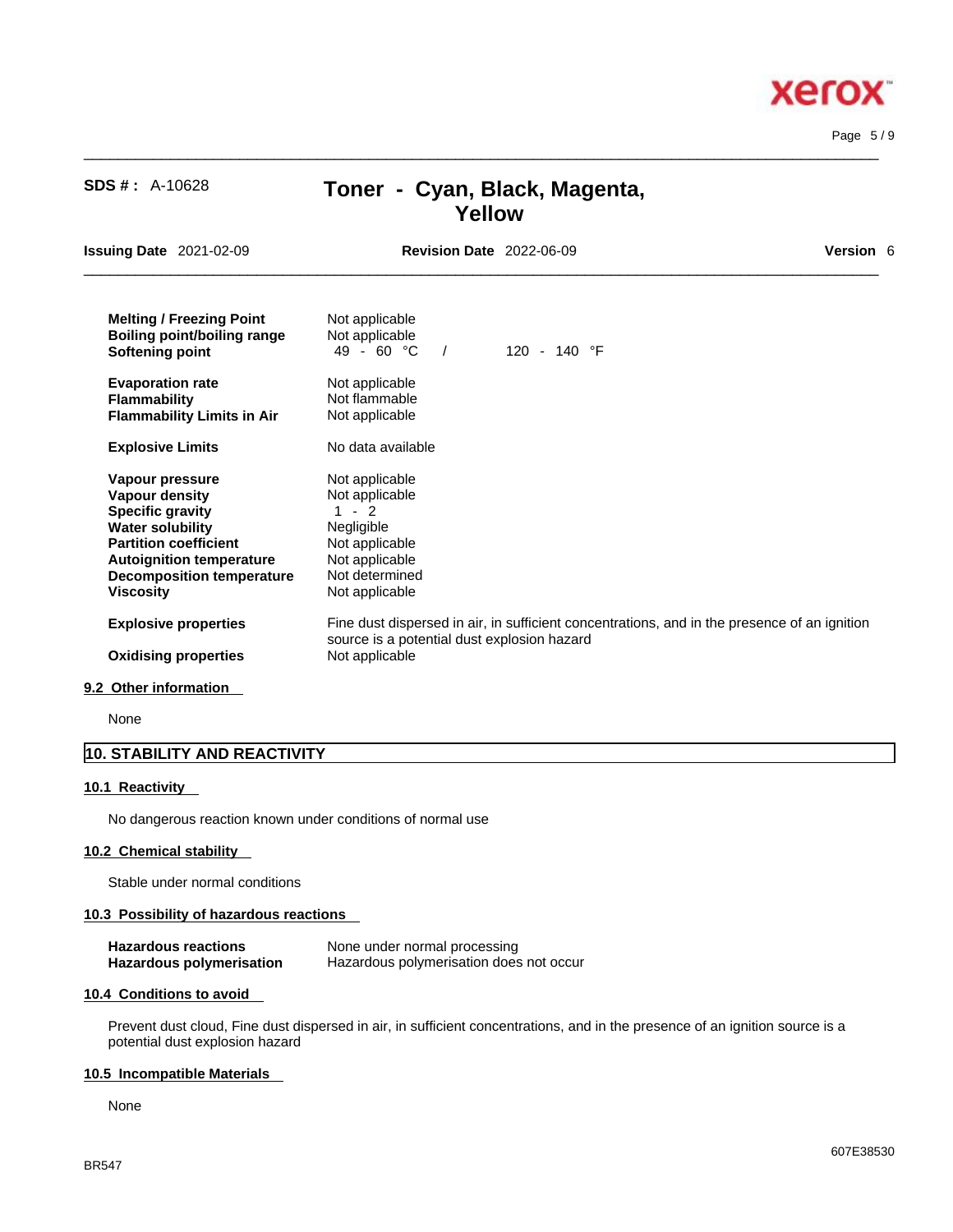Page 6 / 9

ĸ

xero

# **SDS # :** A-10628 **Toner - Cyan, Black, Magenta, Yellow**

 $\_$  ,  $\_$  ,  $\_$  ,  $\_$  ,  $\_$  ,  $\_$  ,  $\_$  ,  $\_$  ,  $\_$  ,  $\_$  ,  $\_$  ,  $\_$  ,  $\_$  ,  $\_$  ,  $\_$  ,  $\_$  ,  $\_$  ,  $\_$  ,  $\_$  ,  $\_$  ,  $\_$  ,  $\_$  ,  $\_$  ,  $\_$  ,  $\_$  ,  $\_$  ,  $\_$  ,  $\_$  ,  $\_$  ,  $\_$  ,  $\_$  ,  $\_$  ,  $\_$  ,  $\_$  ,  $\_$  ,  $\_$  ,  $\_$  ,

**Issuing Date** 2021-02-09 **Revision Date** 2022-06-09 **Version** 6

 $\_$  ,  $\_$  ,  $\_$  ,  $\_$  ,  $\_$  ,  $\_$  ,  $\_$  ,  $\_$  ,  $\_$  ,  $\_$  ,  $\_$  ,  $\_$  ,  $\_$  ,  $\_$  ,  $\_$  ,  $\_$  ,  $\_$  ,  $\_$  ,  $\_$  ,  $\_$  ,  $\_$  ,  $\_$  ,  $\_$  ,  $\_$  ,  $\_$  ,  $\_$  ,  $\_$  ,  $\_$  ,  $\_$  ,  $\_$  ,  $\_$  ,  $\_$  ,  $\_$  ,  $\_$  ,  $\_$  ,  $\_$  ,  $\_$  ,

# **10.6 Hazardous decomposition products**

None under normal use

#### **11. TOXICOLOGICAL INFORMATION**

*The toxicity data noted below is based on the test results of similar reprographic materials.* 

# **11.1 Information on toxicological effects**

**Acute toxicity** *Product Information* .

| <b>Chronic toxicity</b>      |                                                                                                                                                                                                                                                                                                                                                                                                                                                                                                                                                                                                                                                                                                                                                                                                                                                                     |
|------------------------------|---------------------------------------------------------------------------------------------------------------------------------------------------------------------------------------------------------------------------------------------------------------------------------------------------------------------------------------------------------------------------------------------------------------------------------------------------------------------------------------------------------------------------------------------------------------------------------------------------------------------------------------------------------------------------------------------------------------------------------------------------------------------------------------------------------------------------------------------------------------------|
| Product Information          |                                                                                                                                                                                                                                                                                                                                                                                                                                                                                                                                                                                                                                                                                                                                                                                                                                                                     |
| <b>Chronic effects</b>       | No known effects under normal use conditions                                                                                                                                                                                                                                                                                                                                                                                                                                                                                                                                                                                                                                                                                                                                                                                                                        |
| Carcinogenicity              | See "Other Information" in this section.                                                                                                                                                                                                                                                                                                                                                                                                                                                                                                                                                                                                                                                                                                                                                                                                                            |
| <b>Other information</b>     | The IARC (International Agency for Research on Cancer) has listed carbon black as<br>"possibly carcinogenic to humans". However, Xerox has concluded that the presence of<br>carbon black in this mixture does not present a health hazard. The IARC classification is<br>based on studies evaluating pure, "free" carbon black. In contrast, toner is a formulation<br>composed of specially prepared polymer and a small amount of carbon black (or other<br>pigment). In the process of making toner, the small amount of carbon black becomes<br>encapsulated within a matrix. Xeroxhas performed extensive testing of toner, including a<br>chronic bioassay (test for potential carcinogenicity). Exposure to toner did not produce<br>evidence of cancer in exposed animals. The results were submitted to regulatory agencies<br>and published extensively. |
|                              | The IARC (International Agency for Research on Cancer) has listed titanium dioxide as<br>"possibly carcinogenic to humans". However, Xerox has concluded that the presence of<br>titanium dioxide in this mixture does not present a health hazard. The IARC classification<br>is based on studies in rats using high concentrations of pure, unbound TiO2 particles of<br>respirable size. Epidemiological studies do not suggest a carcinogenic effects in humans.<br>In addition, the titanium dioxide in this mixture is encapsulated in a matrix or bound to the<br>surface of the toner.                                                                                                                                                                                                                                                                      |
| Other toxic effects          |                                                                                                                                                                                                                                                                                                                                                                                                                                                                                                                                                                                                                                                                                                                                                                                                                                                                     |
| Product Information          |                                                                                                                                                                                                                                                                                                                                                                                                                                                                                                                                                                                                                                                                                                                                                                                                                                                                     |
| <b>Sensitisation</b>         | No sensitisation responses were observed                                                                                                                                                                                                                                                                                                                                                                                                                                                                                                                                                                                                                                                                                                                                                                                                                            |
| <b>Mutagenic effects</b>     | Not mutagenic in AMES Test                                                                                                                                                                                                                                                                                                                                                                                                                                                                                                                                                                                                                                                                                                                                                                                                                                          |
| <b>Reproductive toxicity</b> | This product does not contain any known or suspected reproductive hazards                                                                                                                                                                                                                                                                                                                                                                                                                                                                                                                                                                                                                                                                                                                                                                                           |
| <b>Target organ effects</b>  | None known                                                                                                                                                                                                                                                                                                                                                                                                                                                                                                                                                                                                                                                                                                                                                                                                                                                          |
| Other adverse effects        | None known                                                                                                                                                                                                                                                                                                                                                                                                                                                                                                                                                                                                                                                                                                                                                                                                                                                          |
| <b>Aspiration Hazard</b>     | Not applicable                                                                                                                                                                                                                                                                                                                                                                                                                                                                                                                                                                                                                                                                                                                                                                                                                                                      |

**Irritation**<br> **Oral LD50**<br>  $>$  5 a/kg (rat)<br>  $>$  5 a/kg (rat) **Oral LD50** > 5 g/kg (rat) **Dermal LD50** > 5 g/kg (rabbit) **LC50 Inhalation** > 5 mg/L (rat, 4 hr)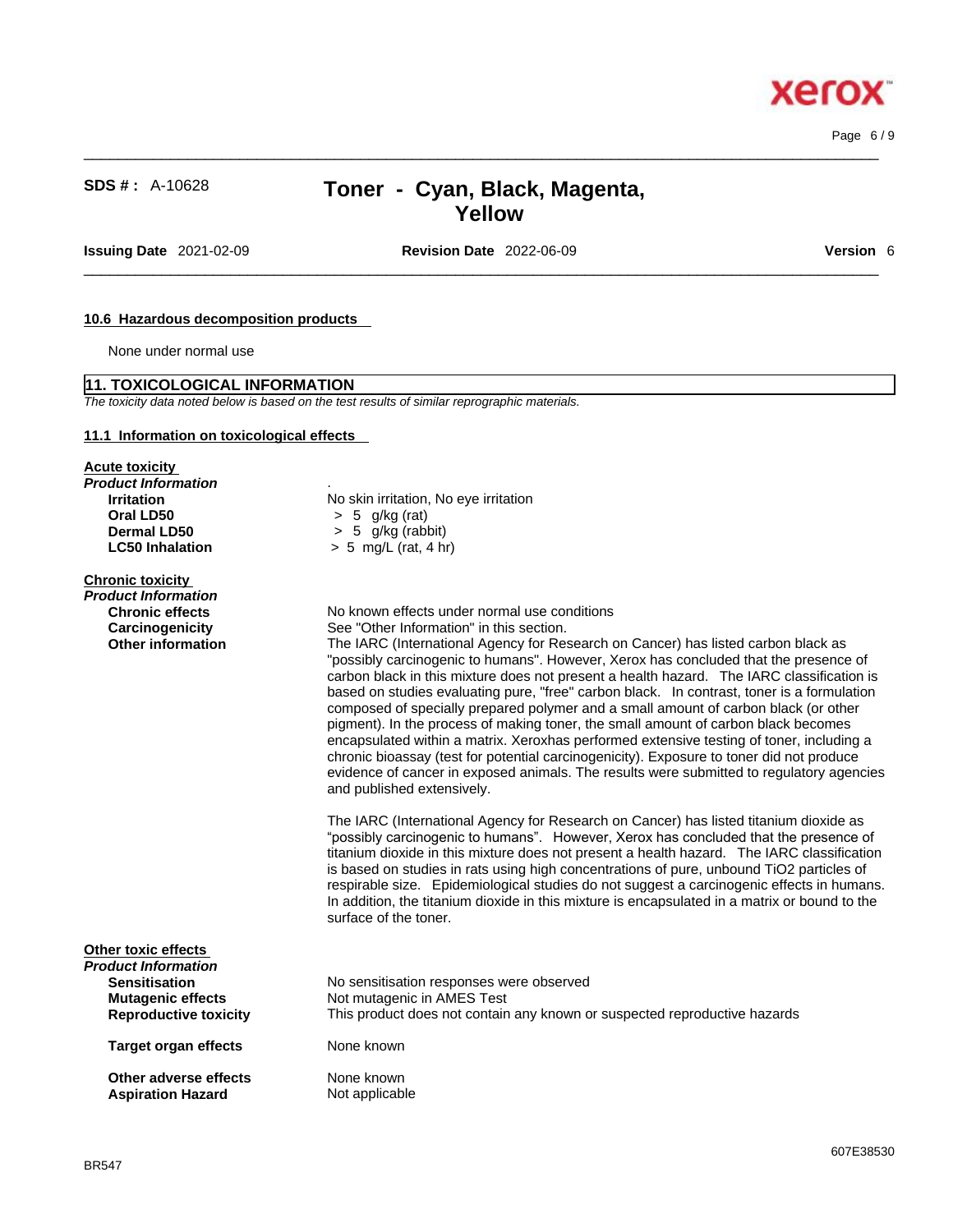Page 7 / 9

# **SDS # :** A-10628 **Toner - Cyan, Black, Magenta, Yellow**

 $\_$  ,  $\_$  ,  $\_$  ,  $\_$  ,  $\_$  ,  $\_$  ,  $\_$  ,  $\_$  ,  $\_$  ,  $\_$  ,  $\_$  ,  $\_$  ,  $\_$  ,  $\_$  ,  $\_$  ,  $\_$  ,  $\_$  ,  $\_$  ,  $\_$  ,  $\_$  ,  $\_$  ,  $\_$  ,  $\_$  ,  $\_$  ,  $\_$  ,  $\_$  ,  $\_$  ,  $\_$  ,  $\_$  ,  $\_$  ,  $\_$  ,  $\_$  ,  $\_$  ,  $\_$  ,  $\_$  ,  $\_$  ,  $\_$  ,

**Issuing Date** 2021-02-09 **Revision Date** 2022-06-09 **Version** 6

 $\_$  ,  $\_$  ,  $\_$  ,  $\_$  ,  $\_$  ,  $\_$  ,  $\_$  ,  $\_$  ,  $\_$  ,  $\_$  ,  $\_$  ,  $\_$  ,  $\_$  ,  $\_$  ,  $\_$  ,  $\_$  ,  $\_$  ,  $\_$  ,  $\_$  ,  $\_$  ,  $\_$  ,  $\_$  ,  $\_$  ,  $\_$  ,  $\_$  ,  $\_$  ,  $\_$  ,  $\_$  ,  $\_$  ,  $\_$  ,  $\_$  ,  $\_$  ,  $\_$  ,  $\_$  ,  $\_$  ,  $\_$  ,  $\_$  ,

### 11.2 Information on other hazards

**Endocrine disrupting properties** This product does not contain any known or suspected endocrine disruptors

# **12. ECOLOGICAL INFORMATION**

### **12.1 Toxicity**

On available data, the mixture / preparation is not harmful to aquatic life

### **12.2 Persistence and degradability**

Not readily biodegradable

### **12.3 Bioaccumulative potential**

Bioaccumulation is unlikely

### **12.4 Mobility in soil**

Insoluble in water

# **12.5 Results of PBT and vPvB assessment**

Not a PBT according to REACH Annex XIII

#### **12.6 Endocrine disrupting properties**

This product does not contain any known or suspected endocrine disruptors

# **12.7 Other adverse effects**

Although toner is not an aquatic toxin, microplastics may be a physical hazard to aquatic life and should not be allowed to enter drains, sewers, or waterways.

# **13. DISPOSAL CONSIDERATIONS**

# **13.1 Waste treatment methods**

| <b>Waste Disposal Method</b>  | Can be landfilled or incinerated, when in compliance with local regulations<br>If incineration is to be carried out, care must be exercised to prevent dust clouds forming. |
|-------------------------------|-----------------------------------------------------------------------------------------------------------------------------------------------------------------------------|
| <b>EWC Waste Disposal No.</b> | 08 03 18                                                                                                                                                                    |
| <b>Other information</b>      | Although toner is not an aquatic toxin, microplastics may be a physical hazard to aquatic life<br>and should not be allowed to enter drains, sewers, or waterways.          |

# **14. TRANSPORT INFORMATION**

### **14.1 UN/ID No**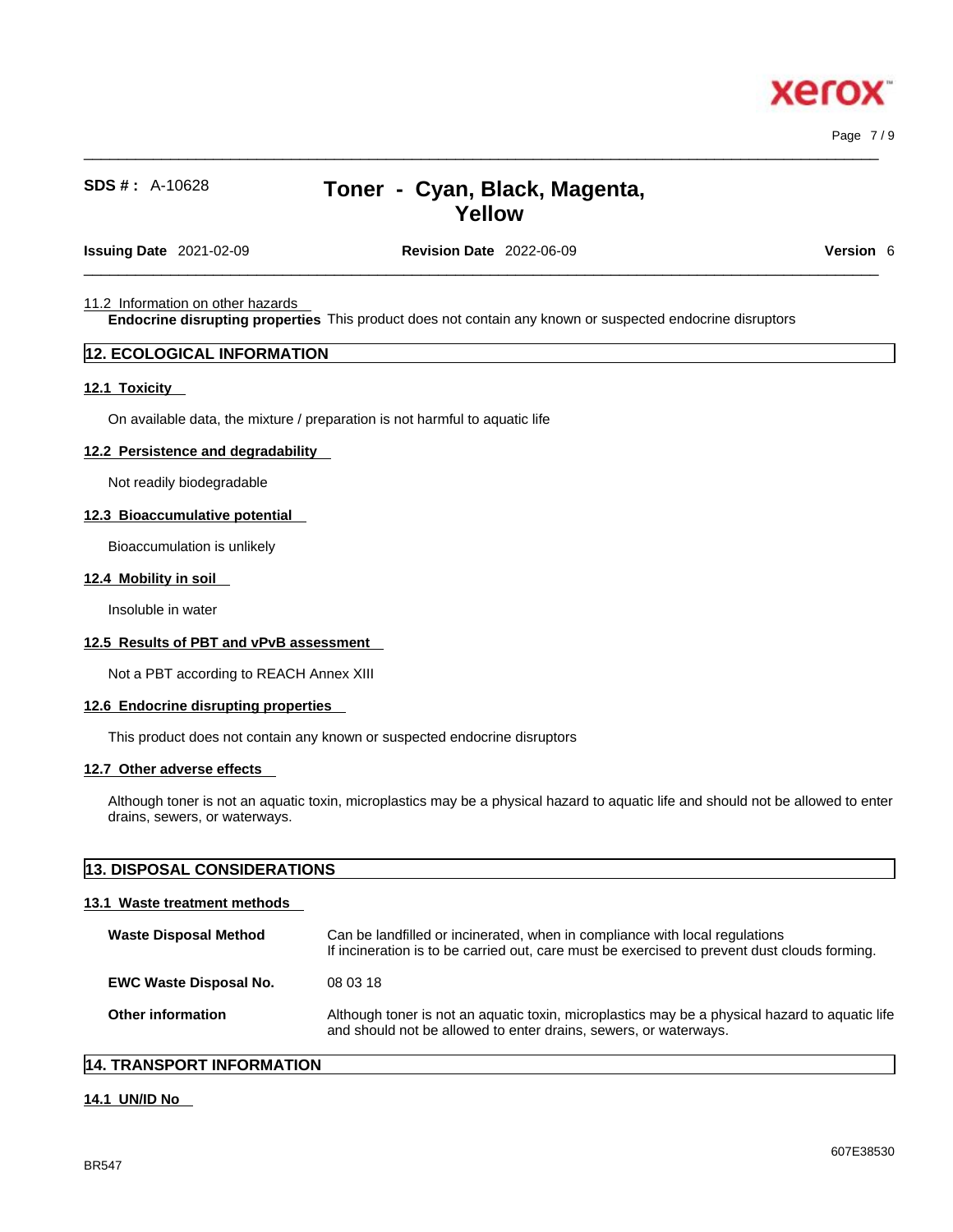

Page 8 / 9

# **SDS # :** A-10628 **Toner - Cyan, Black, Magenta, Yellow**

 $\_$  ,  $\_$  ,  $\_$  ,  $\_$  ,  $\_$  ,  $\_$  ,  $\_$  ,  $\_$  ,  $\_$  ,  $\_$  ,  $\_$  ,  $\_$  ,  $\_$  ,  $\_$  ,  $\_$  ,  $\_$  ,  $\_$  ,  $\_$  ,  $\_$  ,  $\_$  ,  $\_$  ,  $\_$  ,  $\_$  ,  $\_$  ,  $\_$  ,  $\_$  ,  $\_$  ,  $\_$  ,  $\_$  ,  $\_$  ,  $\_$  ,  $\_$  ,  $\_$  ,  $\_$  ,  $\_$  ,  $\_$  ,  $\_$  ,

 $\_$  ,  $\_$  ,  $\_$  ,  $\_$  ,  $\_$  ,  $\_$  ,  $\_$  ,  $\_$  ,  $\_$  ,  $\_$  ,  $\_$  ,  $\_$  ,  $\_$  ,  $\_$  ,  $\_$  ,  $\_$  ,  $\_$  ,  $\_$  ,  $\_$  ,  $\_$  ,  $\_$  ,  $\_$  ,  $\_$  ,  $\_$  ,  $\_$  ,  $\_$  ,  $\_$  ,  $\_$  ,  $\_$  ,  $\_$  ,  $\_$  ,  $\_$  ,  $\_$  ,  $\_$  ,  $\_$  ,  $\_$  ,  $\_$  , **Issuing Date** 2021-02-09 **Revision Date** 2022-06-09 **Version** 6

Not regulated

#### **14.2 Proper shipping name**

Not regulated

### **14.3 Transport hazard class(es)**

Not classified

### **14.4 Packing Group**

Not applicable

### **14.5 Environmental hazards**

Presents little or no hazard to the environment

#### **14.6 Special precautions for users**

No special precautions are needed in handling this material

#### **14.7 Transport in bulk according to MARPOL 73/78 and the IBC Code**

Not applicable

# **15. REGULATORY INFORMATION**

### **15.1 Safety, health and environmental regulations/legislation specific for the substance or mixture**

According to present data no classification and labelling is required according to Regulation (EC) No 1272/2008

#### **15.2 Chemical Safety Assessment**

A chemical safety assessment according to regulation (EC) No. 1907/2006 isnot required

# **16. OTHER INFORMATION**

**Issuing Date** 2021-02-09 **Revision Date** 2022-06-09 **Revision Note** (M)SDS sections updated, 3 **Full text of H-Statements referred to undersections 2 and 3** H351 - Suspected of causing cancer if inhaled

**This safety data sheet complies with the requirements of Regulation (EC) No. 1272/2008 as amended.**

#### **Disclaimer**

The information provided in this Safety Data Sheet is correct to the best of our knowledge, information and belief at the date of its publication. The information given is designed only as a guidance for safe handling, use, processing,